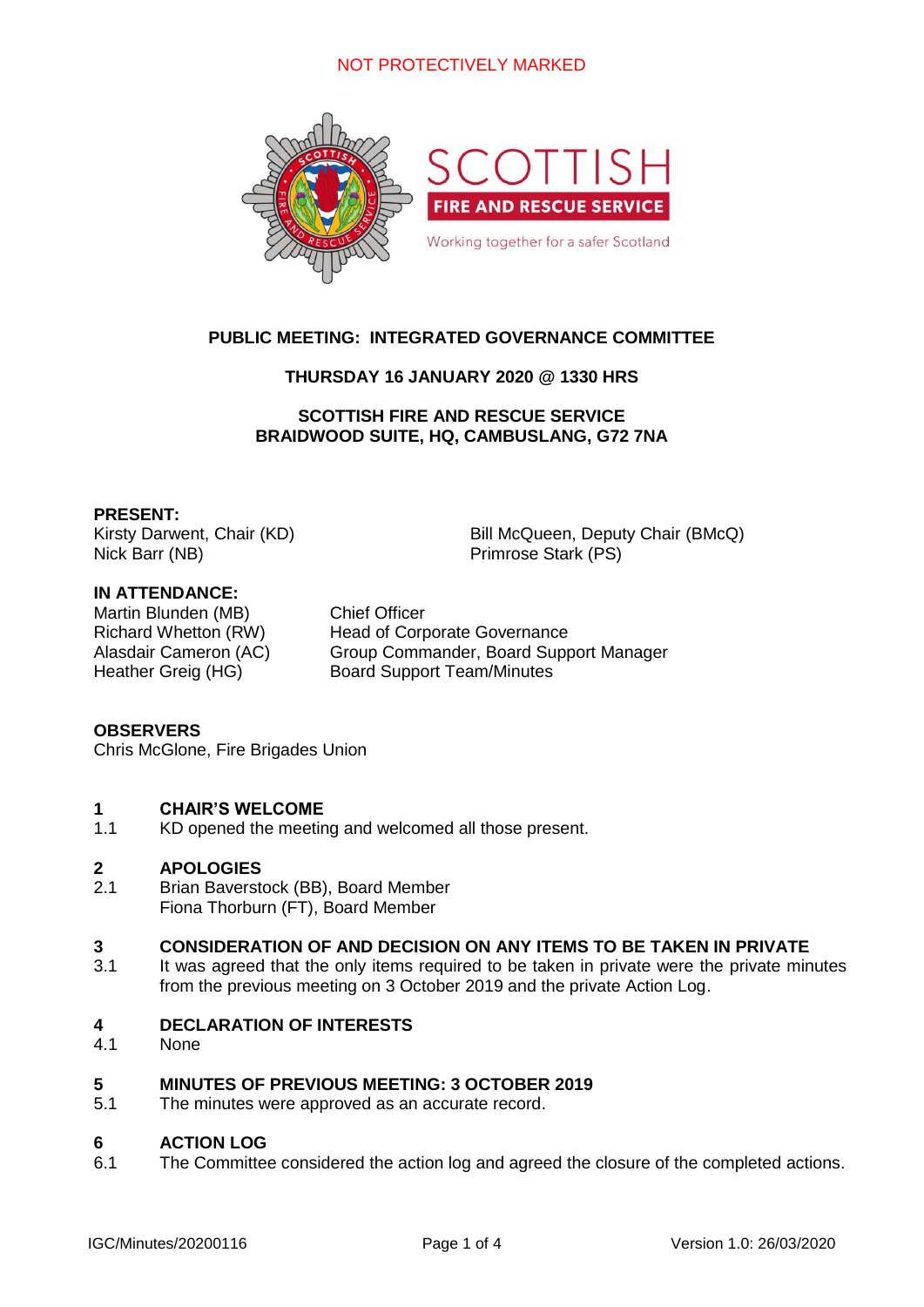# NOT PROTECTIVELY MARKED

**Item 9.1 Inspections/Audits (03/10/19)** – It was noted that HMFSI provides quarterly updates to the Service Delivery Committee (SDC) with regards work carried out and a snapshot of the current situation. To ensure all Board Members were fully aware of HMFSI's work NB would highlight this during his SDC update at Board meetings with a more detailed focus being provided. KD and NB had met with HMFSI today and a note of that meeting would be circulated to Board members.

#### 6.2 **The Committee noted the updated action log.**

#### **7 AREAS OF OVERLAP**

7.1 NB highlighted that the SDC had spotlighted the risk around water supplies for firefighting. The discussion had referred to recommendations contained within the Internal Audit Water Planning Arrangements report. The Integrated Governance Committee (IGC) was asked to determine which Committee would oversee the progress of actions against the recommendations. IGC suggested that the Audit and Risk Assurance Committee (ARAC) was content for SDC to oversee the risks related to this as it had clear service delivery implications. As BB was not present, his agreement with this proposal would be sought.

# *36T***ACTION: BST**

#### **8 CHAIRS ISSUES AND COMMON THEMES**

#### 8.1 *<sup>U</sup>*ICT

- 8.1.1 The update provided against ICT within the Action Log was noted. MB added that the contract for the external consultancy work would not cover an analysis of pay and terms and conditions relating to ICT, however, these should be highlighted from the review of the digital strategy and systems which the contract would focus on.
- 8.1.2 As ICT would be progressed through the Action Log, it would now be removed from this item on the agenda.

#### **9 INSPECTIONS AND AUDITS**

9.1 This item was covered under 6 – Action Log.

### **10 COMPLIANCE AND GOOD CORPORATE GOVERNANCE AND PRACTICES (PRINCIPLES 3 AND 4)**

- 10.1 AC provided an update in relation to the performance reporting against principles 3 and 4 set out in the SFRS Code of Corporate Governance. The areas of improvement were highlighted. Three Reasonable Assurance had been increased to Substantial, there were no Insufficient or Limited Assurance, one Reasonable and 21 were Substantial.
- 10.2 *18T*Assurance was provided with regards to staff appraisals. AC confirmed that within the Appraisal form a list of values is detailed that each member of staff must record performance against. The Code of Corporate Governance Performance Report would be updated to clarify this position.
- 10.3 *18T*BMcQ asked if the option to live stream Board meetings was viable. KD confirmed this had been explored previously by the Board Support Team and would be kept under review going forward.

### 10.4 *36T***The Committee noted the content of the report and progress made against the Improvement Actions.**

#### **11** 11.1 **OBSERVATIONS FROM FIFE COUNCIL ENVIRONMENT AND PROTECTIVE SERVICES COMMITTEE**

NB had attended the above meeting on 5 September 2019 as part of a benchmarking exercise undertaken by the Service Delivery Committee (SDC) to observe how other public bodies report on and scrutinise performance.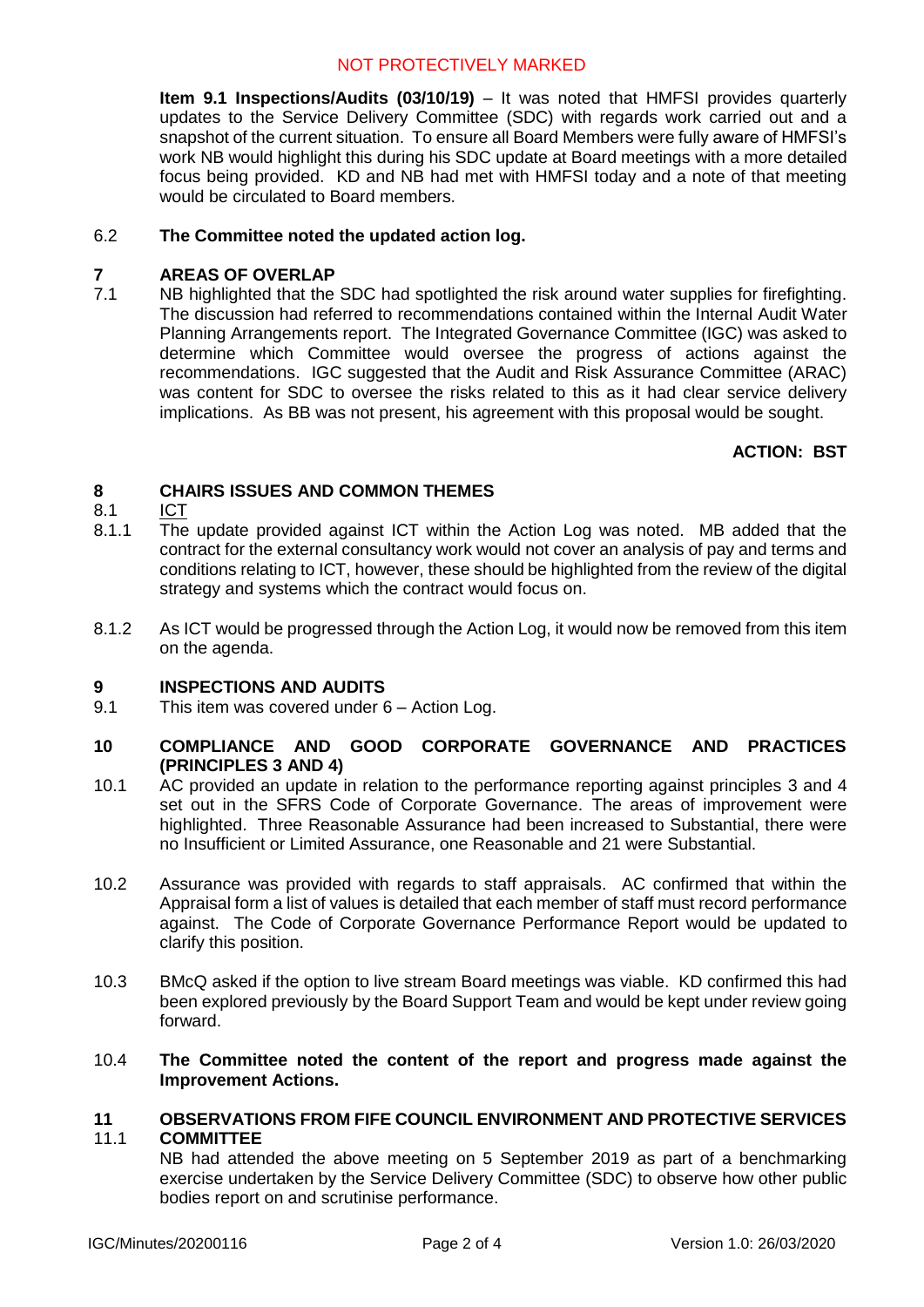- 11.2 An overview of the business discussed at the meeting was provided. NB stated that although interesting there was no significant areas of learning identified from the process. However, it did provide assurance that overall the current processes related to SDC were good and robust while continuing to be a work in progress.
- 11.3 It was highlighted that currently some Board members contact Executive's in advance of meetings with queries or questions in relation to specific reports being submitted. It was agreed that where this occurs Board members should confirm this at the meeting so as to be recorded for the Minute.

#### 11.4 **The Committee noted the verbal update.**

#### **12 UPDATE REPORT ON ICT**

12.1 No formal update was available under this item.

#### **13 FORWARD PLAN**

#### 13.1 **Committee Forward Plan**

- 13.1.1 AC presented the Committee Forward Plan for noting.
- 13.1.2 MB confirmed a report on ICT would be submitted to the next meeting however it would be dependent upon progress of the review whether recommendations were included or not.
- 13.1.3 The Committee noted the Forward Plan.
- 13.2 *<sup>U</sup>*Items for Consideration at Future Board and Strategy/Information & Development Day **Meetings**
- 13.2.1 KD noted that an agenda for the Board/SLT Away Days in March 2020 was currently being developed.
- 13.2.2 The Strategy Day scheduled for 30 January 2020 would be rescheduled due to timings around budgetary information.
- 13.2.3 KD and MB would undertake a series of staff engagement events to provide updates around the pay offer and invites would be sent out to Board members to attend these sessions along with a copy of the presentation to be given.

# **ACTION: BST**

#### **14 REVIEW OF ACTIONS**

14.1 AC confirmed the actions arising during the meeting which the Committee agreed.

#### **15 DATE OF NEXT MEETING**

- 15.1 The next meeting of the Integrated Governance Committee is scheduled to take place on Wednesday 25 March 2020 at 1300 hrs in the Braidwood Suite, SFRS Headquarters, Westburn Drive, Cambuslang, G72 7NA.
- 15.2 There being no further matters to discuss in public, the meeting closed at 1410 hrs.

### *<sup>U</sup>***PRIVATE SESSION**

#### **16 MINUTES OF PREVIOUS PRIVATE MEETING: 3 OCTOBER 2019**

16.1 The minutes were approved as an accurate record**.**

#### **17 PRIVATE ACTION LOG**

17.1 The Committee considered the action log and agreed the closure of the completed action.